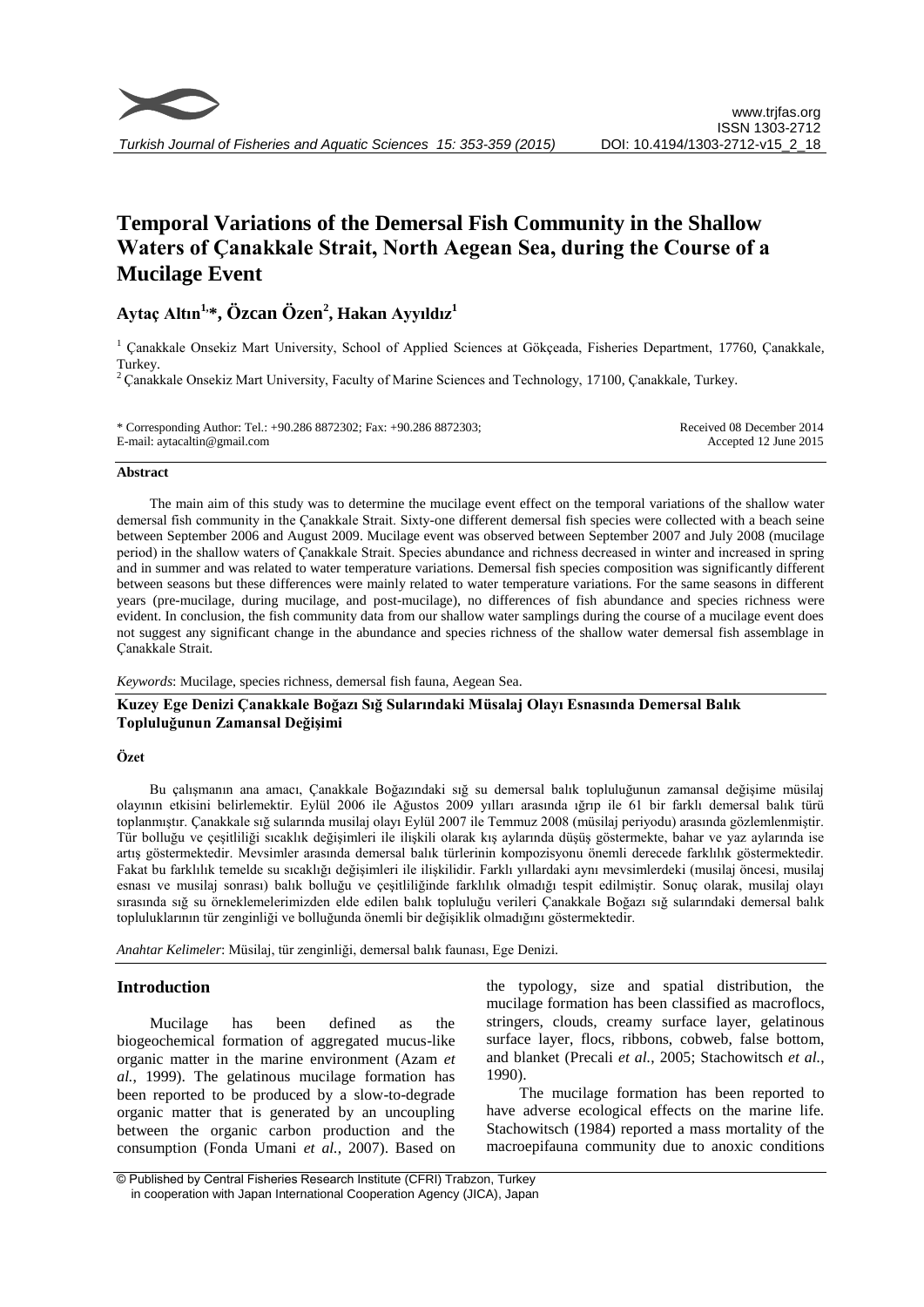caused by mucus-like matter in the Gulf of Trieste. Mucilage covered seagrass beds and caused the death of many benthic organisms including demersal fish species in the Bay of Piran [\(Stachowitsch](#page-6-2) *et al.*, [1990\)](#page-6-2). The number of species and the densities of all macrobenthic taxa were simultaneously reduced by the foam, resulting from the release of mucilaginous polysaccharides accumulations, in the shallow waters of the eastern English Channel [\(Desroy and Denis,](#page-6-4)  [2004\)](#page-6-4). Mucilage caused different types of damage to the different gorgonian species in the Tyrrhenian sea [\(Giuliani](#page-6-5) *et al.*, 2005). Sedimentation of the mucilaginous material was responsible for the mortality of benthic organisms such as mollusca, coelenterates and crustaceans [\(Rinaldi](#page-6-6) *et al.*, 1995).

The first mucilage event reported dates back to1729 with many mucilage events between 1873 and 2004 in the Adriatic Sea [\(Precali](#page-6-1) *et al.*, 2005). In the Tyrrhenian Sea the mucilaginous aggregates was observed in 1991, 1993, and 2000 (Lorenti *et al*., 2005). In the summer of 2003 mucilage aggregation was observed in the Ligurian Sea [\(Schiaparelli](#page-6-7) *et al.*, [2007\)](#page-6-7). [Gotsis-Skretas \(1995\)](#page-6-8) reported 23 mucilage events between 1982 and 1994 from the Greek waters. Mucilage aggregation in Turkey was initially observed as creamy and gelatinous surface layers in fall 2007 and then accumulated and covered the sea bottom over hundreds of kilometer squares in the Bosporus, Marmara Sea, Çanakkale Straits, and northern Aegean Sea with irregular spatial and temporal patterns until July 2008 (Aktan *et al.*[, 2008;](#page-5-1) Balkis *et al.*[, 2011;](#page-5-2) [Tufekci](#page-6-9) *et al.*, 2010).

The mucilage aggregation in the Çanakkale Strait accumulated in denser masses in shallow bays with relatively lower current speed. Shallow marine ecosystems support a great abundance and diversity of fish that serve mainly as nurseries (Beck *et al.*[, 2001\)](#page-5-3) and are extremely vulnerable to disturbances [\(Thedinga](#page-6-10) *et al.*, 2013).The main aim of this study was to determine the mucilage event effect on the temporal variations of the shallow water demersal fish community structure in the Çanakkale Strait.

#### **Materials and Methods**

This study was carried out in a relatively shallow bay (< 2 m) at Güzelyalı (26°20′16″ E – 40° 02′ 22″ N) in the Çanakkale Strait (Figure 1). The Çanakkale strait has a 62 km long coastline and a mean depth of 55 m. The strait is a conduit for low salinity and relatively cold waters originating from the Black Sea flow into the Aegean Sea at the upper-layer current. It is also a partway for high salinity water and relatively warm waters move from the Aegean Sea to the Sea of Marmara at the lower-layer [\(Beşiktepe](#page-5-4) *et al.*, 1993; [Bianchi, 2007\)](#page-6-11).

Fish samples were collected monthly with a beach seine between September 2006 and August 2009. The beach seine had a total wing length of 32 m and a height of 2 m with 13 mm mesh size; the central collection bag was 2 m long with 5 mm mesh size. Two consecutive hauls with at least 100 m distance



**Figure 1.** Sampling station in the Çanakkale Strait.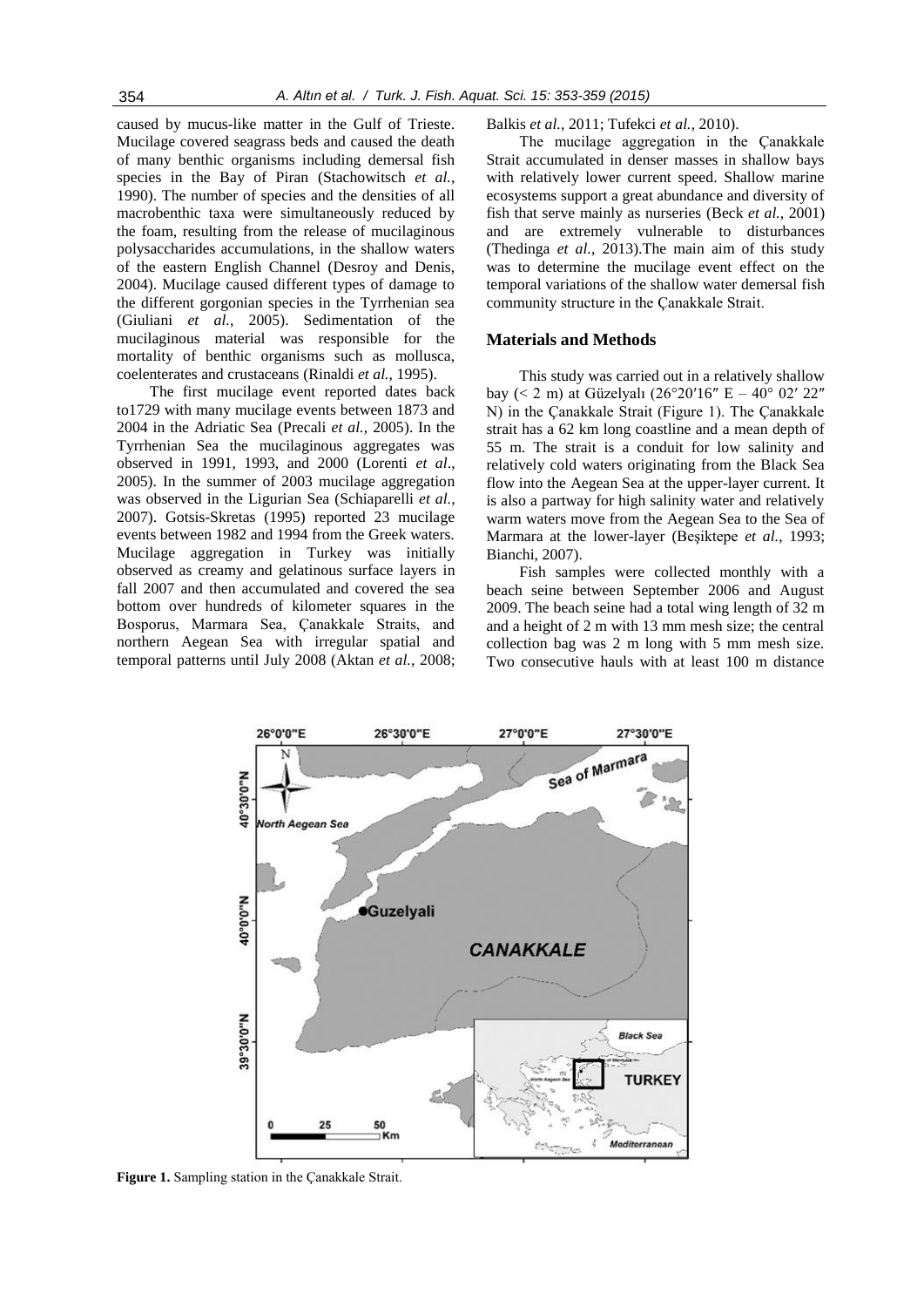and 30 min apart were made with the seine parallel to the shore.

Fish were killed in a water filled bucket with an overdose of quinaldine and were fixed in 4% formaldehyde for laboratory works. Fish were identified with the species keys provided in Whitehead *et al*. [\(1986\)](#page-6-12) and in Mater and Çoker [\(2004\)](#page-6-13).

Shannon index (*H*) was used to characterize species diversity in the community using the following equation:

$$
H=\sum_{i=1}^S(p_i)(\ln p_i)
$$

where *S* is the number of taxa,  $p_i$  is the proportion of individuals found in the *i*'th species [\(Shannon and](#page-6-14)  [Weaver, 1949\)](#page-6-14).

Dominance index (*D*) was used to explore taxon evenness using the following equation:

$$
D = \sum_{i=1}^S (p_i)^2
$$

Catch per unit effort (CPUE) was calculated by the total number of each species per beach seine haul and were log transformed. Local temperatures were obtained from the Turkish State Meteorological Service. Nonmetric Multidimensional Scaling (NMDS) analysis was carried out to associate fish abundance with months and years. For the "season" factor, December, January and February represented winter, March April and May represented spring, June, July and August represented summer, and September, October and November represented fall. Analysis of similarities (ANOSIM) and similarity percentage tests (SIMPER) were executed with seasonal amounts of the species.

Analysis of variance (ANOVA) was used to compare seasonal abundance before, during and after the mucilage occurrence.The relationship between temperature and species richness were determined using Pearson correlation coefficient.

Statistical analyses were performed with the software PAST version 3.04 [\(Hammer](#page-6-15) *et al.*, 2001). Statistical significance level was accepted as  $\alpha = 0.05$ .

#### **Results**

A total of 17583 individuals belonging to 68 species caught with beach seine from Çanakkale shallow waters between September 2006 and August 2009.Sixty-one of these species were demersal fish. The most abundant species were *Atherina boyeri, Pomatoschistus marmoratus* and *Chelon labrasus*  (Table 1). The mucilage aggregation was observed intensively between September 2007 and July 2008 in Çanakkale shallow waters. The Shannon index (*H*) ranged between 0.43 and 2.58 throughout sampling period. The lowest *H* value was observed in winter 2007 (before the mucilage period). The dominance index (*D*) reached its highest value (0.852) in the same season (Figure 2). The highest CPUE of *A. boyeri* (211.33) was observed in spring 2007 (before the mucilage period) whereas the lowest CPUE (1.33) was in spring 2008 (during the mucilage period).In contrast, abundance of *C. labrasus* increased during and after the mucilage period. Moreover, the abundance of *P. marmoratus* did not show a decrease during and after the mucilage periods (Table 1).

Demersal fish species composition were significantly different between seasons (ANOSIM; Global-R =  $0.58$ , P<0.05). The results of SIMPER analysis indicated that differences between seasons was mainly due to the variations of the dominant species *A. boyeri* (Contribution=27.97), *Diplodus vulgaris* (Contribution=16.93) and *Mullussur muletus* (Contribution=10.76) (Table 2).

Species abundances and richnesses regularly decreased in winter and increased in spring and summer as did the temperature (Figure 2). Significant positive correlation was found between species richness and temperature (Table 3). CPUE values between the same seasons in different years (i.e. before, during, and after the mucilage period) were not significantly different (ANOVA; P<0.05). Similarly, non-metric multidimensional scaling (NMDS) showed that the ordination of the monthly abundances were similar within seasons even for different years (Figure 3).

### **Discussion**

Numerous studies showed that mucilage events had negative effects on fish populations. [Taylor](#page-6-16) *et al.* (1985) reported that bony fishes caught by longlines died because of the mucilage accumulation in the gills after the diatomeae *Cerataulina pelagica* explosion in the area. Kent *et al*. [\(1995\)](#page-6-17) stated diatomeae explosions caused lesions on gills and even death for the Atlantic salmon *Salmo salar*. The catches of Italian anchovy, *Engraulis encrasicolus* significantly decreased because of the diatomeae explosions in northern and southern shores of the Adriatic Sea between 1986 and 1989 [\(Regner, 1996\)](#page-6-18). The mucilage aggregation caused coating of various benthic organisms, including fish in Italian shores of the Adriatic Sea in 1989 [\(Stachowitsch](#page-6-2) *et al.*, 1990).

Based on the classifications provided by [Stachowitsch](#page-6-2) *et al.* (1990) and Precali *et al.* [\(2005\)](#page-6-1), the mucilage formations in the Çanakkale shallow waters was identified as creamy surface layer and especially blanket type mucilage. Blanket type mucilage can cause a decrease of the amount of the food in the bottom or prevented the food intake in the benthic living by covering the benthic habitat and causing anoxic conditions. Since demersal fish species rely on benthic prey as food sources, they are obliged to migrate towards sites characterized by high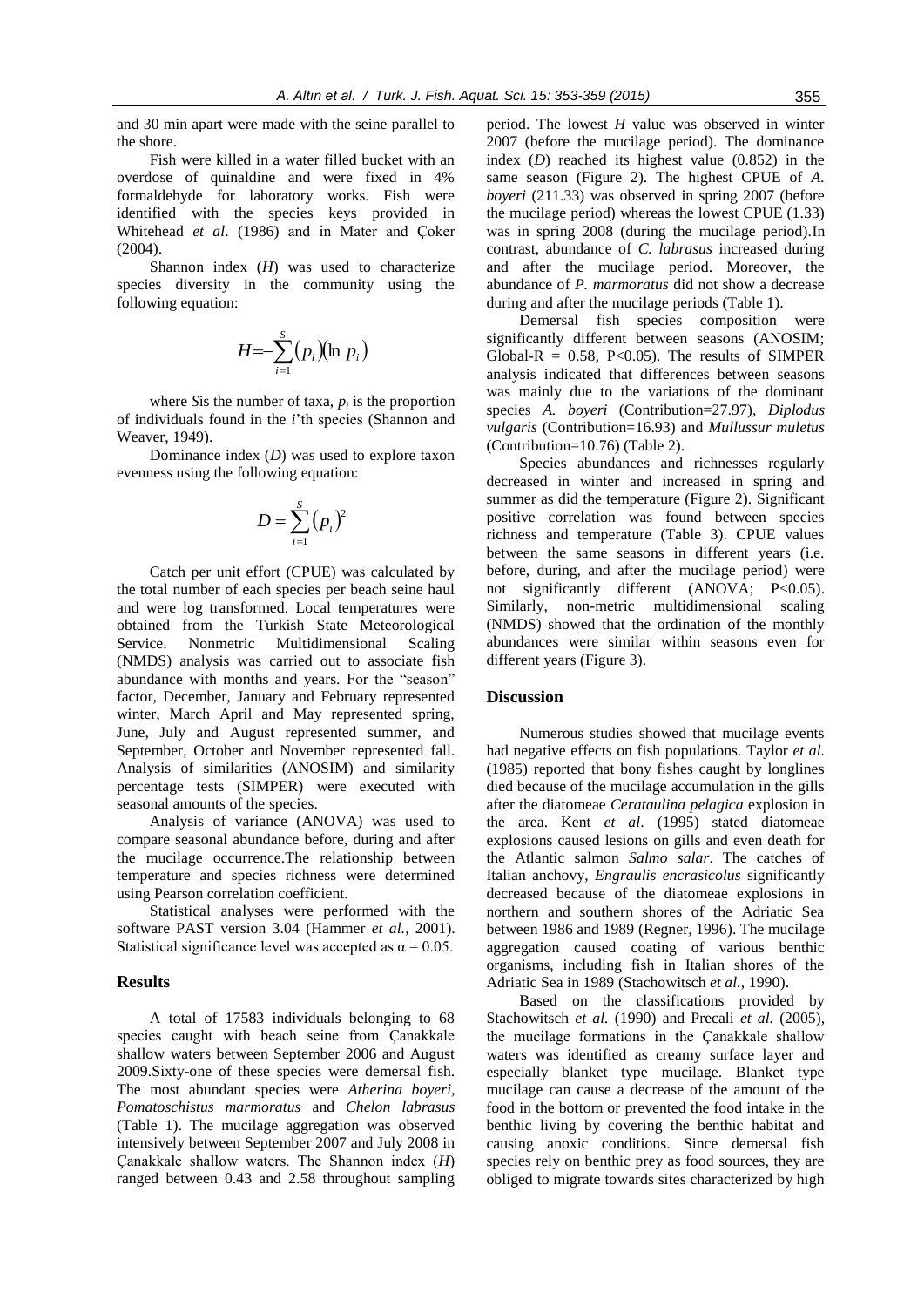**Table 1.** CPUE of fish species collected by beach seine in Çanakkale Strait (0-2 m) from September 2006 to August 2009

|                                     | 2006         |        | 2007         |        |       |       |       | 2008         |       |      | 2009   |          |
|-------------------------------------|--------------|--------|--------------|--------|-------|-------|-------|--------------|-------|------|--------|----------|
| Species                             | Fall         | Win    | Spr.         | Sum.   | Fall  | Win.  | Spr.  | Sum.         | Fall  | Win. | Spr.   | Sum.     |
| Aidablennius sphynx                 | 0.00         | 0.25   | 0.00         | 0.00   |       |       |       |              |       |      |        |          |
| Apletodondentatus bacescui          |              |        |              | 0.17   |       |       |       |              |       |      |        |          |
| Arnoglossus kessleri                |              |        |              |        | 0.50  |       |       | 4.00         | 1.40  | 0.67 |        | 0.33     |
| Atherina boyeri                     | 87.00        | 190.50 | 211.33       | 119.50 | 30.17 | 21.00 | 1.33  | 9.00         | 24.80 | 3.00 | 16.83  | 86.50    |
| Buglossidium luteum                 |              |        |              |        |       |       |       |              | 0.20  | 0.67 |        |          |
| Calliony muslyra                    |              |        |              |        |       |       | 0.33  |              |       |      | 0.50   |          |
| Calliony muspusillus                |              |        |              | 0.33   |       | 0.17  |       | 0.25         |       |      |        |          |
| Calliony musrisso                   |              |        |              |        |       |       |       | 0.25         | 1.20  | 0.17 | 0.67   | 0.17     |
| Chelidonichthys lucerna             |              |        | 0.33         |        |       |       |       |              |       |      | 0.17   |          |
| Chelon labrosus                     |              |        | 0.83         | 6.33   | 0.83  | 2.83  | 3.00  | 23.75        | 11.00 | 2.50 | 18.67  | 5.50     |
| Clinitrachus argentatus             |              |        | 0.33         | 0.17   | 0.83  |       | 1.00  | 0.25         | 1.40  | 0.33 |        | 0.33     |
| Dentex dentex                       |              |        |              | 1.33   |       |       |       |              | 0.20  |      |        |          |
| Dicentrarchus labrax                | 2.33         | 2.75   | 0.17         | 1.17   | 0.17  |       |       | 0.75         | 1.60  |      |        | 0.17     |
| Diplodus annularis                  |              |        | 11.17        | 25.50  | 5.50  | 0.17  |       | 8.75         | 3.40  |      | 0.67   | 5.33     |
| Diplodus puntazzo                   | 0.67         |        | 1.17         |        |       | 0.33  |       | 1.25         | 0.80  | 2.67 | 5.50   | 1.50     |
| Diplodus sargussargus               |              |        | 5.00         | 0.50   |       |       |       | 11.25        | 0.40  |      |        |          |
| Diplodus vulgaris                   | 0.67         |        | $\mathbf{1}$ | 38.17  | 2.67  |       |       | 18.00        | 1.40  | 0.50 | 372.83 | 302.83   |
| Echiichthys vipera                  |              |        |              |        |       |       | 0.33  |              |       |      |        |          |
| Gaidropsarus mediterraneus          |              |        | 1.00         |        |       |       |       |              |       |      |        |          |
| Gobius cobitis                      |              |        |              |        | 0.17  |       | 0.33  |              | 0.40  |      |        |          |
| Gobius niger                        |              |        |              | 0.17   | 1.17  |       |       |              |       |      |        |          |
| Gobius paganellus<br>Labrus viridis |              |        |              | 2.83   | 1.50  |       |       | 0.25         |       |      |        |          |
| Lithognathus mormyrus               | 27.00        |        |              | 1.83   | 1.00  |       | 0.67  | 1.50         | 1.00  |      |        |          |
| Liza ramado                         |              | 0.50   | 0.50         | 3.17   | 0.17  |       |       |              |       |      |        |          |
| Liza saliens                        |              |        | 0.17         |        |       |       |       |              |       |      |        |          |
| Mullus surmuletus                   | 10.67        |        |              | 35.33  | 28.50 |       |       | 96.75        | 15.40 |      |        | 86.50    |
| Nerophis ophidion                   |              | 1.50   | 3.67         | 1.00   | 0.50  | 0.67  | 0.67  |              | 1.60  | 1.50 | 2.33   |          |
| Oblada melanura                     |              |        |              | 0.33   |       |       |       |              |       |      |        |          |
| Pagellus acarne                     |              |        | 5.83         |        |       |       |       | 0.25         |       |      |        |          |
| Pagellus erythrinus                 | 0.33         |        |              |        |       |       |       |              |       |      |        |          |
| Parablennius gattorugine            |              |        |              |        | 0.33  |       |       |              |       |      |        |          |
| Parablennius sanguinolentus         |              |        |              | 1.00   |       |       |       |              |       |      |        |          |
| Parablennius tentacularis           |              |        |              |        | 0.33  |       |       | 0.75         | 0.20  | 0.17 | 0.17   |          |
| Pegusa lascaris                     |              | 0.50   |              |        | 1.17  | 0.33  |       | 1.75         |       | 0.33 |        |          |
| Pomatoschistus bathi                |              |        | 0.33         | 0.33   |       |       |       | 0.25         |       |      |        | 0.83     |
| Pomatoschistus marmoratus           | 7.33         | 4.75   | 13.50        | 8.67   | 9.00  | 4.50  | 5.67  | 8.00         | 6.60  | 8.33 | 5.67   | 2.17     |
| Pomatoschistus pictus               |              |        | 0.83         |        |       |       |       |              |       |      |        |          |
| Psetta maxima                       |              | 0.25   |              |        |       |       |       | 1.00         | 0.40  |      |        |          |
| Raja clavata                        |              |        |              |        |       |       |       |              |       | 0.17 |        |          |
| Raja radula                         |              |        |              |        |       | 0.17  |       |              |       |      |        |          |
| Salaria pavo                        |              |        |              |        | 0.67  |       |       | 0.25         |       |      |        |          |
| Sarpa salpa                         |              |        |              | 13.50  |       |       |       | 39.25        | 5.20  |      | 301.67 | 129.00   |
| Sciaena umbra                       | 0.33<br>0.33 |        | 2.00         | 1.00   | 0.33  | 0.50  | 0.33  | 0.25<br>3.00 | 1.20  |      | 0.67   | 0.83     |
| Scorpaena porcus<br>Sole asolea     | 0.33         |        |              | 0.67   | 0.33  |       | 0.33  | 1.75         | 0.60  |      |        | 0.33     |
| Sparus aurata                       | 0.33         |        | 0.33         | 0.83   |       |       |       | $0.50\,$     | 0.20  |      | 4.33   | $0.17\,$ |
| Spondylios omacantharus             |              |        |              | 2.67   |       |       |       |              |       |      |        |          |
| Sprattus sprattus                   |              |        | 1.17         |        |       |       |       |              |       |      |        |          |
| Symphoduscinereus                   | 5.33         | 2.00   | 4.33         | 6.33   | 18.50 | 5.50  | 1.00  | 7.75         | 16.20 | 1.17 | 3.00   | 2.50     |
| Symphodusocellatus                  | 29.33        | 0.50   | 6.33         | 10.67  | 6.00  | 5.00  | 11.67 | 13.00        | 5.20  | 0.50 | 7.67   | 1.67     |
| Symphodusroissali                   |              |        | 1.33         | 23.17  | 34.17 | 4.50  | 0.33  | 23.25        | 1.20  |      | 6.00   | 2.50     |
| Symphodusrostratus                  |              |        |              |        |       |       |       | 0.25         |       |      |        | 5.83     |
| Symphodustinca                      | 2.00         |        | 0.17         | 4.50   | 0.50  | 9.67  | 1.33  | 3.00         | 0.60  |      | 0.17   | 3.83     |
| Synapturichthyskleinii              |              |        |              |        |       |       |       |              |       |      | 0.50   |          |
| Syngnathus abaster                  |              |        | 0.17         | 1.50   | 2.17  | 1.83  | 1.00  | 1.00         | 5.00  | 1.00 | 1.00   | 1.17     |
| Syngnathus acus                     | 5.00         | 2.00   | 6.00         | 1.17   |       |       |       |              |       |      |        |          |
| Syngnathus typhle                   |              | 1.00   | 1.33         | 5.50   | 1.83  | 0.83  |       | 0.75         | 1.40  | 0.17 | 1.17   | 0.17     |
| Trachurus trachurus                 |              |        | 0.33         |        |       |       |       |              |       |      |        |          |
| Umbrina cirrosa                     |              |        |              | 0.83   | 0.50  |       |       |              | 0.80  |      |        | 1.17     |
| Zosterisessor ophiocephalus         |              |        |              |        | 0.17  |       |       |              |       |      |        |          |

biomass of foods if they cannot find food on at the sites they currently inhabit. Consequently, a significant decrease in both abundance and richness of demersal fish species should be expected during a mucilage event due to mortality caused directly by

mucilage clogging the gills and indirectly by the decreased food availability that may also force emigration from the affected area.

Mucilage formation arises from alternation of environmental factors, possibly caused by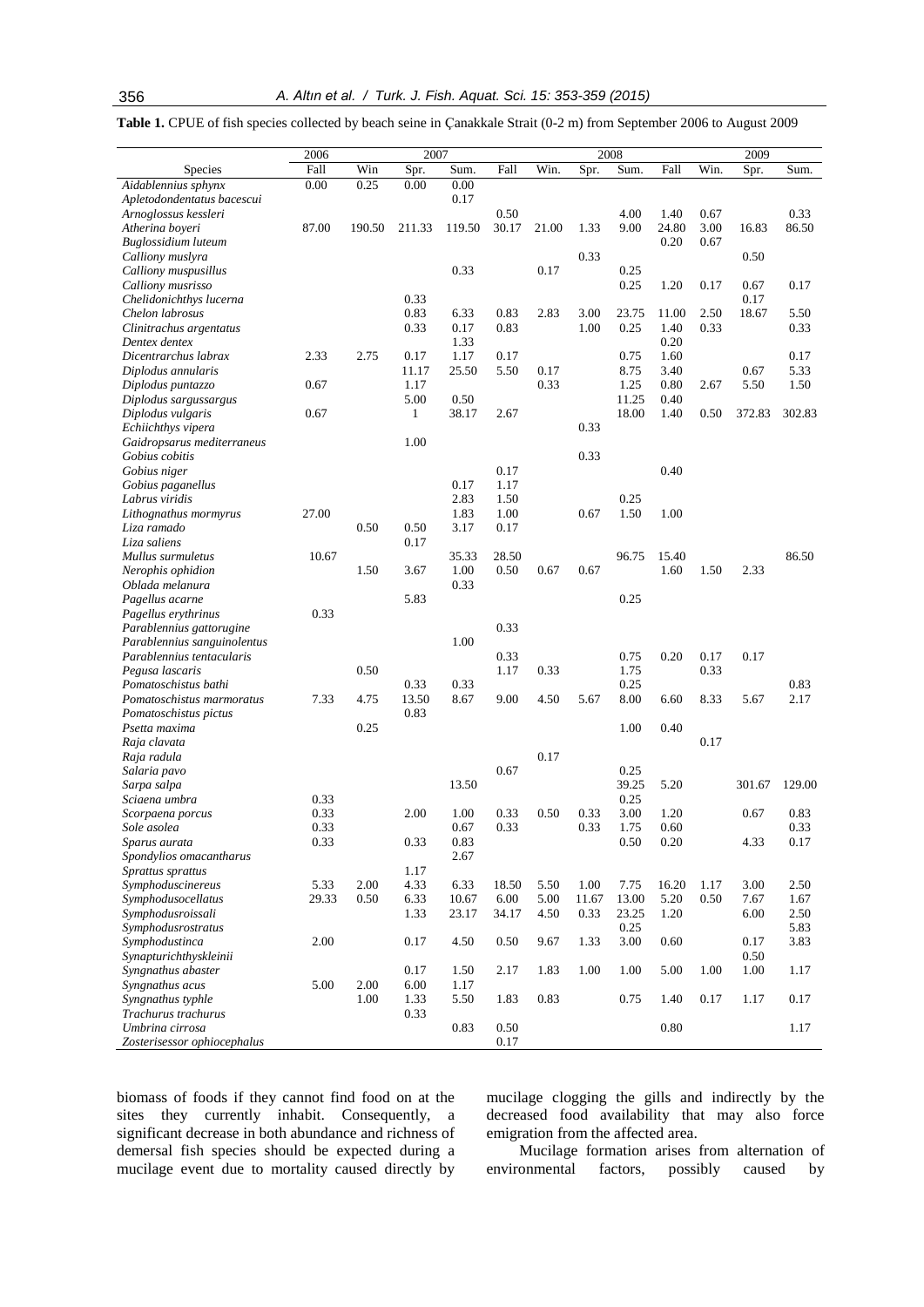

**Figure 2.** Number of species and number of individuals with temperature were sampled in Çanakkale Strait (0-2 m) from September 2006 to August 2009.Shannon (*H*) and Dominance (*D*) index values that were estimated from species number and abundance.

**Table 2.** SIMPER: fish species contributing most, in percentage, to the dissimilarity between seasons in the Canakkale Strait from September 2006 to August 2009

| Taxon                     | Av. dissim | Contrib. % | Cumulative % |
|---------------------------|------------|------------|--------------|
| Atherina boyeri           | 21.96      | 27.97      | 27.97        |
| Diplodus vulgaris         | 13.29      | 16.93      | 44.9         |
| Mullussur muletus         | 8.449      | 10.76      | 55.66        |
| Sarpa salpa               | 8.357      | 10.64      | 66.3         |
| Symphodus roissali        | 4.141      | 5.275      | 71.58        |
| Symphodus ocellatus       | 2.87       | 3.655      | 75.23        |
| Symphodus cinereus        | 2.703      | 3.443      | 78.68        |
| Pomatoschistus marmoratus | 2.451      | 3.122      | 81.8         |
| Chelon labrosus           | 2.23       | 2.841      | 84.64        |

**Table 3.** Pearson correlation coefficients between CPUE, species number, and temperature from shallow water of Canakkale Straitfrom September 2006 to August 2009

|             |                           | <b>CPUE</b> | TEMP.     | SPEC.     |
|-------------|---------------------------|-------------|-----------|-----------|
| <b>CPUE</b> | PearsonCorrelation        |             | .350      | 0.24      |
|             | $Sig. (2-tailed)$         |             | 0.046     | 0.179     |
|             |                           | 33          | 33        | 33        |
| TEMP.       | <b>PearsonCorrelation</b> | $.350*$     |           | $.726***$ |
|             | $Sig. (2-tailed)$         | 0.046       |           | 0         |
|             |                           | 33          | 36        | 33        |
| SPEC.       | <b>PearsonCorrelation</b> | 0.24        | $.726***$ |           |
|             | $Sig. (2-tailed)$         | 0.179       |           |           |
|             |                           | 33          | 33        | 33        |

\*. Correlation is significant at the 0.05 level (2-tailed).

\*\*. Correlation is significant at the 0.01 level (2-tailed).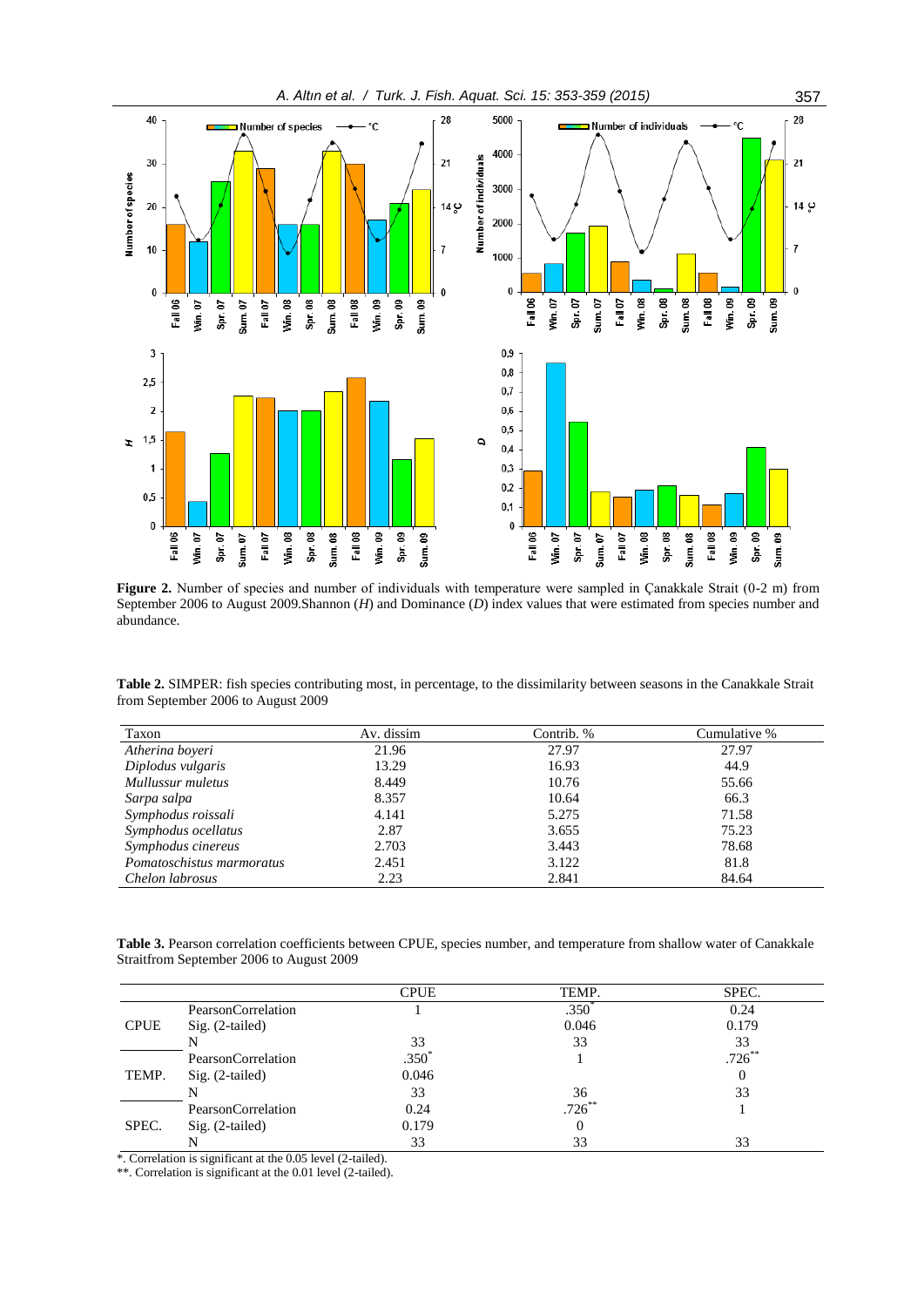

**Figure 3.** Monthly Nonmetric Multidimensional Scaling (NMDS) analysis results between September 2006 and August 2009 in Çanakkale Strait (0-2 m). The numbers on the points are the last digit of months and years (month/year).

environmental stress [\(Rinaldi](#page-6-6) *et al.*, 1995). Increasing levels of environmental stress have been considered to decrease diversity (*H*) and increase dominance (*D*) in the marine ecosystem [\(Clarke and Warwick, 2001\)](#page-6-19). In this study, the lowest  $H$  and the highest  $D$  values were observed in winter 2007 that corresponded to premucilage period. Abundance and species richness was significantly different between seasons, but these differences were mainly related to water temperature variations. No differences of abundance and species richness were observed for the same seasons in different years, indicating that there was no significant negative mucilage effect on the demersal fish fauna in the Çanakkale Strait.

The magnitude of the mucilage effect on the benthic ecosystem is related to the seafloor morphology and the hydro dynamical conditions; waves and currents are sufficient to scatter the mucilage in sandy shallow waters [\(Devescovi and](#page-6-20)  [Ivesa, 2007\)](#page-6-20). Destroy and Denis [\(2004\)](#page-6-4) reported that the post-mucilage renewal process of living organisms in sandy areas are quicker than muddy areas. The strong currents in the Çanakkale Strait along with the sandy bottom structure in the study area were possibly the reasons that no significant effect of mucilage on the demersal fish assemblage was observed.

In conclusion, the fish community data from our shallow water samplings during the course of a mucilage event does not suggest any significant change in the abundance and species richness of the shallow water demersal fish assemblage in Çanakkale Strait. The effect of mucilage may have been mitigated by the strong currents at the sandy shallow

waters. However, further investigations should focus on the effects of mucilage on demersal fish assemblages in different habitat types with different hydrological conditions.

## **Acknowledgements**

This study was funded by The Scientific and Technological Research Council of Turkey (TUBITAK project numbers106T123 and 108T624). We are especially indebted to A. Oztekin and C. Ceviz for logistical support in the field.

#### **References**

- <span id="page-5-1"></span>Aktan, Y., Dede, A. and Ciftci, P.S. 2008. Mucilage event associated with diatoms and dinoflagellates in Sea of Marmara, Turkey. Harmful Algae News, 36: 1-3
- <span id="page-5-0"></span>Azam, F., Fonda, U.S. and Funari, E. 1999. Significance of bacteria in the mucilage phenomenon in the northern Adriatic Sea. Annali dell'Istituto superiore di sanità, 35: 411-419
- <span id="page-5-2"></span>Balkis, N., Atabay, H., Turetgen, I., Albayrak, S., Balkis, H. and Tufekci, V. 2011. Role of single-celled organisms in mucilage formation on the shores of Buyukada Island (the Marmara Sea). Journal of the Marine Biological Association of the United Kingdom, 91: 771-781. doi:10.1017/s0025315410000081
- <span id="page-5-3"></span>Beck, M.W., Heck, K.L., Able, K.W., Childers, D.L., Eggleston, D.B., Gillanders, B.M., Halpern, B., Hays, C.G., Hoshino, K., Minello, T.J., Orth, R.J., Sheridan, P.F. and Weinstein, M.R. 2001. The identification, conservation, and management of estuarine and marine nurseries for fish and invertebrates. Bioscience, 51: 633-641. doi:10.1641/0006-3568 (2001)051[0633:ticamo]2.0.co;2
- <span id="page-5-4"></span>Beşiktepe, Ş., Özsoy, E. and Ünlüata, Ü. 1993. Filling of the